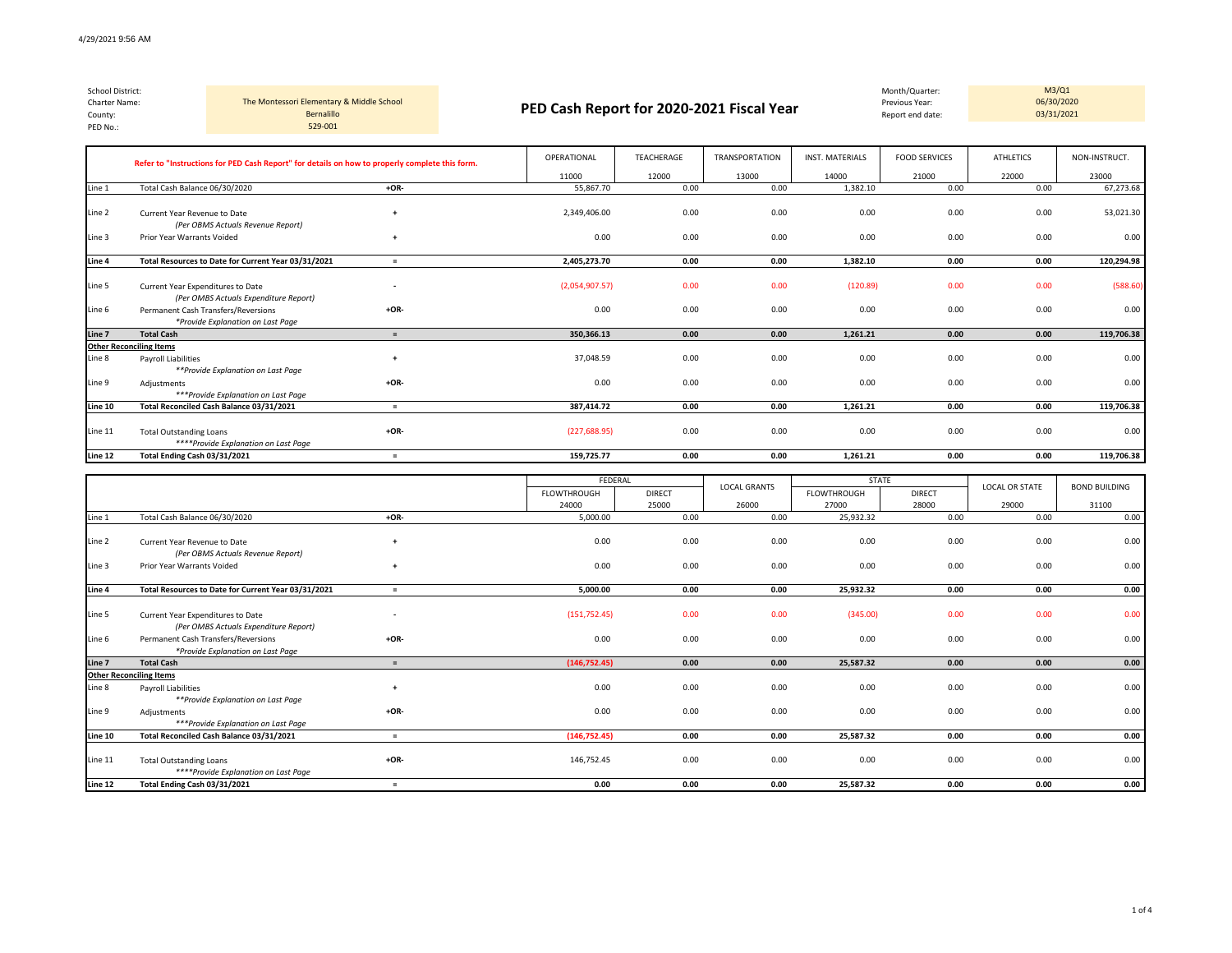| School District:<br>Charter Name:<br>County:<br>PED No.: | The Montessori Elementary & Middle School<br>Bernalillo<br>529-001 |                                        |       | PED Cash Report for 2020-2021 Fiscal Year |         |                          | Month/Quarter:<br>Previous Year:<br>Report end date: |                              | M3/Q1<br>06/30/2020<br>03/31/2021 |
|----------------------------------------------------------|--------------------------------------------------------------------|----------------------------------------|-------|-------------------------------------------|---------|--------------------------|------------------------------------------------------|------------------------------|-----------------------------------|
|                                                          |                                                                    | PUBLIC SCHOOL<br><b>CAPITAL OUTLAY</b> | LOCAL | SPECIAL CAPITAL OUTLAY<br><b>STATE</b>    | FEDERAL | CAPITAL IMPROV. HB<br>33 | <b>STATE</b>                                         | CAPITAL IMPROV. SB9<br>LOCAL | <b>STATE MATCH</b>                |

| Line 1  | Total Cash Balance 06/30/2020                       | +OR-                     | 0.00          | 0.00 | 0.00 | 0.00 | 1,396,883.48 | 0.00 | 314,036.18   | 10,897.00 |
|---------|-----------------------------------------------------|--------------------------|---------------|------|------|------|--------------|------|--------------|-----------|
|         |                                                     |                          |               |      |      |      |              |      |              |           |
| Line 2  | Current Year Revenue to Date                        |                          | 160,293.50    | 0.00 | 0.00 | 0.00 | 193,808.53   | 0.00 | 97,855.77    | 0.00      |
|         | (Per OBMS Actuals Revenue Report)                   |                          |               |      |      |      |              |      |              |           |
| Line 3  | Prior Year Warrants Voided                          |                          | 0.00          | 0.00 | 0.00 | 0.00 | 0.00         | 0.00 | 0.00         | 0.00      |
| Line 4  | Total Resources to Date for Current Year 03/31/2021 | $\equiv$                 | 160,293.50    | 0.00 | 0.00 | 0.00 | 1,590,692.01 | 0.00 | 411,891.95   | 10,897.00 |
| Line 5  | Current Year Expenditures to Date                   | $\overline{\phantom{a}}$ | (241, 230.00) | 0.00 | 0.00 | 0.00 | (78, 240.45) | 0.00 | (115,809.31) | 0.00      |
|         | (Per OMBS Actuals Expenditure Report)               |                          |               |      |      |      |              |      |              |           |
| Line 6  | Permanent Cash Transfers/Reversions                 | $+OR-$                   | 0.00          | 0.00 | 0.00 | 0.00 | 0.00         | 0.00 | 0.00         | 0.00      |
|         | *Provide Explanation on Last Page                   |                          |               |      |      |      |              |      |              |           |
|         |                                                     |                          |               |      |      |      |              |      |              |           |
| Line 7  | <b>Total Cash</b>                                   |                          | (80,936.50)   | 0.00 | 0.00 | 0.00 | 1,512,451.56 | 0.00 | 296,082.64   | 10,897.00 |
|         | <b>Other Reconciling Items</b>                      |                          |               |      |      |      |              |      |              |           |
| Line 8  | Payroll Liabilities                                 |                          | 0.00          | 0.00 | 0.00 | 0.00 | 0.00         | 0.00 | 0.00         | 0.00      |
|         | **Provide Explanation on Last Page                  |                          |               |      |      |      |              |      |              |           |
| Line 9  | Adjustments                                         | $+OR-$                   | 0.00          | 0.00 | 0.00 | 0.00 | 0.00         | 0.00 | 0.00         | 0.00      |
|         | ***Provide Explanation on Last Page                 |                          |               |      |      |      |              |      |              |           |
| Line 10 | Total Reconciled Cash Balance 03/31/2021            | $=$                      | (80,936.50)   | 0.00 | 0.00 | 0.00 | 1,512,451.56 | 0.00 | 296,082.64   | 10,897.00 |
|         |                                                     |                          |               |      |      |      |              |      |              |           |
| Line 11 | <b>Total Outstanding Loans</b>                      | $+OR-$                   | 80,936.50     | 0.00 | 0.00 | 0.00 | 0.00         | 0.00 | 0.00         | 0.00      |
|         | ****Provide Explanation on Last Page                |                          |               |      |      |      |              |      |              |           |
| Line 12 | Total Ending Cash 03/31/2021                        | $\equiv$                 | 0.00          | 0.00 | 0.00 | 0.00 | 1,512,451.56 | 0.00 | 296,082.64   | 10,897.00 |
|         |                                                     |                          |               |      |      |      |              |      |              |           |

31200 31300 31400 31500 31600 31700 31701 31703

|         |                                                                            |        | <b>ENERGY EFFICIENCY</b> | ED. TECH EQUIP ACT | PSCOC 20% | <b>DEBT SERVICE</b> |       | DEFERRED SICK LEAVE ED TECH DEBT SERVICE | <b>GRAND TOTAL ALL</b> |
|---------|----------------------------------------------------------------------------|--------|--------------------------|--------------------|-----------|---------------------|-------|------------------------------------------|------------------------|
|         |                                                                            |        | 31800                    | 31900              | 32100     | 41000               | 42000 | 43000                                    |                        |
| Line 1  | Total Cash Balance 06/30/2020                                              | $+OR-$ | 0.00                     | 0.00               | 0.00      | 0.00                | 0.00  | 0.00                                     | 1,877,272.46           |
| Line 2  | Current Year Revenue to Date<br>(Per OBMS Actuals Revenue Report)          |        | 0.00                     | 0.00               | 0.00      | 0.00                | 0.00  | 0.00                                     | 2,854,385.10           |
| Line 3  | Prior Year Warrants Voided                                                 |        | 0.00                     | 0.00               | 0.00      | 0.00                | 0.00  | 0.00                                     | 0.00                   |
| Line 4  | Total Resources to Date for Current Year 03/31/2021                        | $=$    | 0.00                     | 0.00               | 0.00      | 0.00                | 0.00  | 0.00                                     | 4,731,657.56           |
| Line 5  | Current Year Expenditures to Date<br>(Per OMBS Actuals Expenditure Report) | $\sim$ | 0.00                     | 0.00               | 0.00      | 0.00                | 0.00  | 0.00                                     | (2,642,994.27)         |
| Line 6  | Permanent Cash Transfers/Reversions<br>*Provide Explanation on Last Page   | $+OR-$ | 0.00                     | 0.00               | 0.00      | 0.00                | 0.00  | 0.00                                     | 0.00                   |
| Line 7  | <b>Total Cash</b>                                                          | $=$    | 0.00                     | 0.00               | 0.00      | 0.00                | 0.00  | 0.00                                     | 2,088,663.29           |
|         | <b>Other Reconciling Items</b>                                             |        |                          |                    |           |                     |       |                                          |                        |
| Line 8  | <b>Payroll Liabilities</b><br>**Provide Explanation on Last Page           |        | 0.00                     | 0.00               | 0.00      | 0.00                | 0.00  | 0.00                                     | 37,048.59              |
| Line 9  | Adjustments<br>***Provide Explanation on Last Page                         | $+OR-$ | 0.00                     | 0.00               | 0.00      | 0.00                | 0.00  | 0.00                                     | 0.00                   |
| Line 10 | Total Reconciled Cash Balance 03/31/2021                                   | $=$    | 0.00                     | 0.00               | 0.00      | 0.00                | 0.00  | 0.00                                     | 2,125,711.88           |
| Line 11 | <b>Total Outstanding Loans</b><br>****Provide Explanation on Last Page     | $+OR-$ | 0.00                     | 0.00               | 0.00      | 0.00                | 0.00  | 0.00                                     | 0.00                   |
| Line 12 | Total Ending Cash 03/31/2021                                               | $=$    | 0.00                     | 0.00               | 0.00      | 0.00                | 0.00  | 0.00                                     | 2,125,711.88           |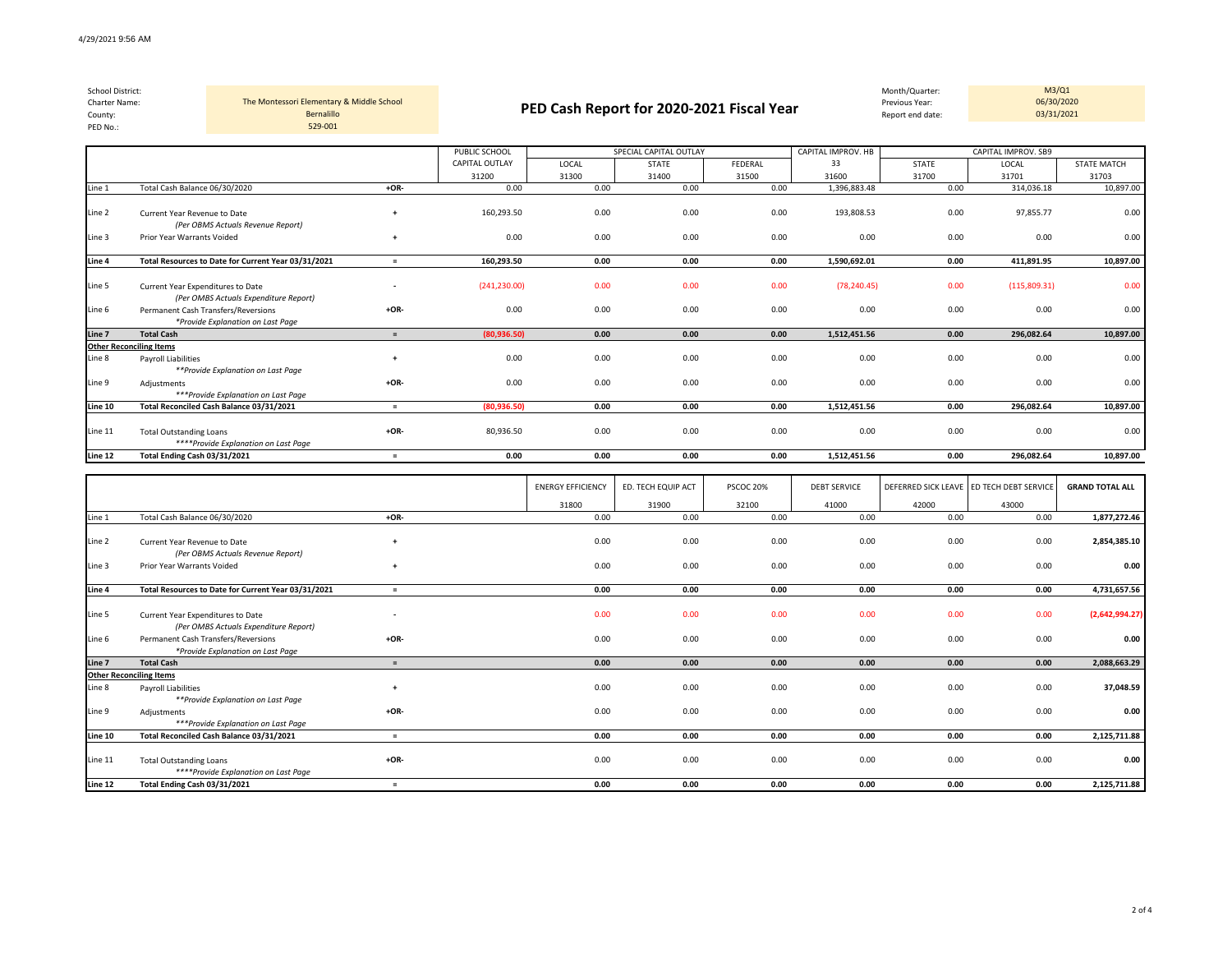| School District:<br>Charter Name:<br>County: |  | The Montessori Elementary & Middle School<br>Bernalillo |                             |                          | PED Cash Report for 2020-2021 Fiscal Year |                                       |             |                              | Month/Quarter:<br>Previous Year:<br>Report end date: |                          | M3/Q1<br>06/30/2020<br>03/31/2021 |
|----------------------------------------------|--|---------------------------------------------------------|-----------------------------|--------------------------|-------------------------------------------|---------------------------------------|-------------|------------------------------|------------------------------------------------------|--------------------------|-----------------------------------|
| PED No.:<br>Column                           |  | 529-001<br>в                                            |                             | D                        |                                           |                                       | G           | H                            |                                                      |                          |                                   |
|                                              |  |                                                         |                             |                          |                                           | $+OR-$                                | $+OR-$      |                              |                                                      | $+OR-$                   |                                   |
|                                              |  |                                                         | <b>From Bank Statements</b> |                          |                                           | <b>Adjustments to Bank Statements</b> |             |                              | From line 12 Grand<br><b>Total All</b>               | 2,125,711.88             |                                   |
|                                              |  | Account Name / Type / Last 4 of Acct #                  | <b>Bank</b>                 | <b>Statement Balance</b> | <b>Overnight Investments</b>              | <b>Net Outstanding Items</b>          | Outstanding | <b>Adjusted Bank Balance</b> | Adjustment<br><b>Production Contract</b>             | <b>Adjustment Amount</b> |                                   |

| $1.0000$ and $1.0000$ $1.0000$ $1.0000$ $1.0000$ $1.0000$ | -----         | <b>Prace:::e::: Paia::ec</b> |      |                   |                            |              | <b>Description</b> |              |
|-----------------------------------------------------------|---------------|------------------------------|------|-------------------|----------------------------|--------------|--------------------|--------------|
|                                                           |               |                              |      | (Checks) Deposits | <b>Interbank transfers</b> |              |                    |              |
| Operating/Checking/5592                                   | Wells fargo   | 2,128,788.97                 | 0.00 | 0.00              | (3,077.09)                 | 2,125,711.88 |                    | 0.00         |
|                                                           |               | 0.00                         | 0.00 | 0.00              | 0.00                       | 0.00         |                    | 0.00         |
|                                                           |               | 0.00                         | 0.00 | 0.00              | 0.00                       | 0.00         |                    | 0.00         |
|                                                           |               | 0.00                         | 0.00 | 0.00              | 0.00                       | 0.00         |                    | 0.00         |
|                                                           |               | 0.00                         | 0.00 | 0.00              | 0.00                       | 0.00         |                    | 0.00         |
|                                                           |               | 0.00                         | 0.00 | 0.00              | 0.00                       | 0.00         |                    | 0.00         |
|                                                           |               | 0.00                         | 0.00 | 0.00              | 0.00                       | 0.00         |                    | 0.00         |
|                                                           |               | 0.00                         | 0.00 | 0.00              | 0.00                       | 0.00         |                    | 0.00         |
|                                                           |               | 0.00                         | 0.00 | 0.00              | 0.00                       | 0.00         |                    | 0.00         |
|                                                           |               | 0.00                         | 0.00 | 0.00              | 0.00                       | 0.00         |                    | 0.00         |
|                                                           |               | 0.00                         | 0.00 | 0.00              | 0.00                       | 0.00         |                    | 0.00         |
|                                                           |               | 0.00                         | 0.00 | 0.00              | 0.00                       | 0.00         |                    | 0.00         |
|                                                           |               | 0.00                         | 0.00 | 0.00              | 0.00                       | 0.00         |                    | 0.00         |
|                                                           |               | 0.00                         | 0.00 | 0.00              | 0.00                       | 0.00         |                    | 0.00         |
|                                                           |               | 0.00                         | 0.00 | 0.00              | 0.00                       | 0.00         |                    | 0.00         |
|                                                           |               | 0.00                         | 0.00 | 0.00              | 0.00                       | 0.00         |                    | 0.00         |
|                                                           |               | 0.00                         | 0.00 | 0.00              | 0.00                       | 0.00         |                    | 0.00         |
|                                                           |               | 0.00                         | 0.00 | 0.00              | 0.00                       | 0.00         |                    | 0.00         |
|                                                           |               | 0.00                         | 0.00 | 0.00              | 0.00                       | 0.00         |                    | 0.00         |
|                                                           |               | 0.00                         | 0.00 | 0.00              | 0.00                       | 0.00         |                    | 0.00         |
|                                                           | <b>Totals</b> | 2,128,788.97                 | 0.00 | 0.00              | (3,077.09)                 | 2,125,711.88 |                    | 2,125,711.88 |

**Please provide Page 1 of each of your Bank Statement(s). Depited by the column of the column of the column of the column of the column of the column of the column of the column of the column of the column of the column** 

**RECONCILED**

## **\* PERMANENT CASH TRANSFERS/REVERSIONS (LINE 6)**

Please identify all cash transfers and reversions per general ledger. Enter the fund number on the FROM FUND and TO FUND columns. Please provide an explicit explanation (to start a new line of text press Alt+Enter to inser

| <b>FROM FUND</b> | AMOUNT | TO FUND and Explicit Explanation | <b>FROM FUND</b> | AMOUNT | TO FUND and Explicit Explanation | <b>FROM FUND</b> | AMOUNT | TO FUND and Explicit Explanation |
|------------------|--------|----------------------------------|------------------|--------|----------------------------------|------------------|--------|----------------------------------|
|                  | 0.00   |                                  |                  | 0.00   |                                  |                  | 0.00   |                                  |
|                  | 0.00   |                                  |                  | 0.00   |                                  |                  | 0.00   |                                  |
|                  | 0.00   |                                  |                  | 0.00   |                                  |                  | 0.00   |                                  |
|                  | 0.00   |                                  |                  | 0.00   |                                  |                  | 0.00   |                                  |
|                  | 0.00   |                                  |                  | 0.00   |                                  |                  | 0.00   |                                  |
|                  | 0.00   |                                  |                  | 0.00   |                                  |                  | 0.00   |                                  |
|                  | 0.00   |                                  |                  | 0.00   |                                  |                  | 0.00   |                                  |
|                  | 0.00   |                                  |                  | 0.00   |                                  |                  | 0.00   |                                  |
|                  | 0.00   |                                  |                  | 0.00   |                                  |                  |        |                                  |
|                  | 0.00   |                                  |                  | 0.00   |                                  |                  |        |                                  |
|                  |        |                                  |                  |        |                                  | Total            | 0.00   |                                  |